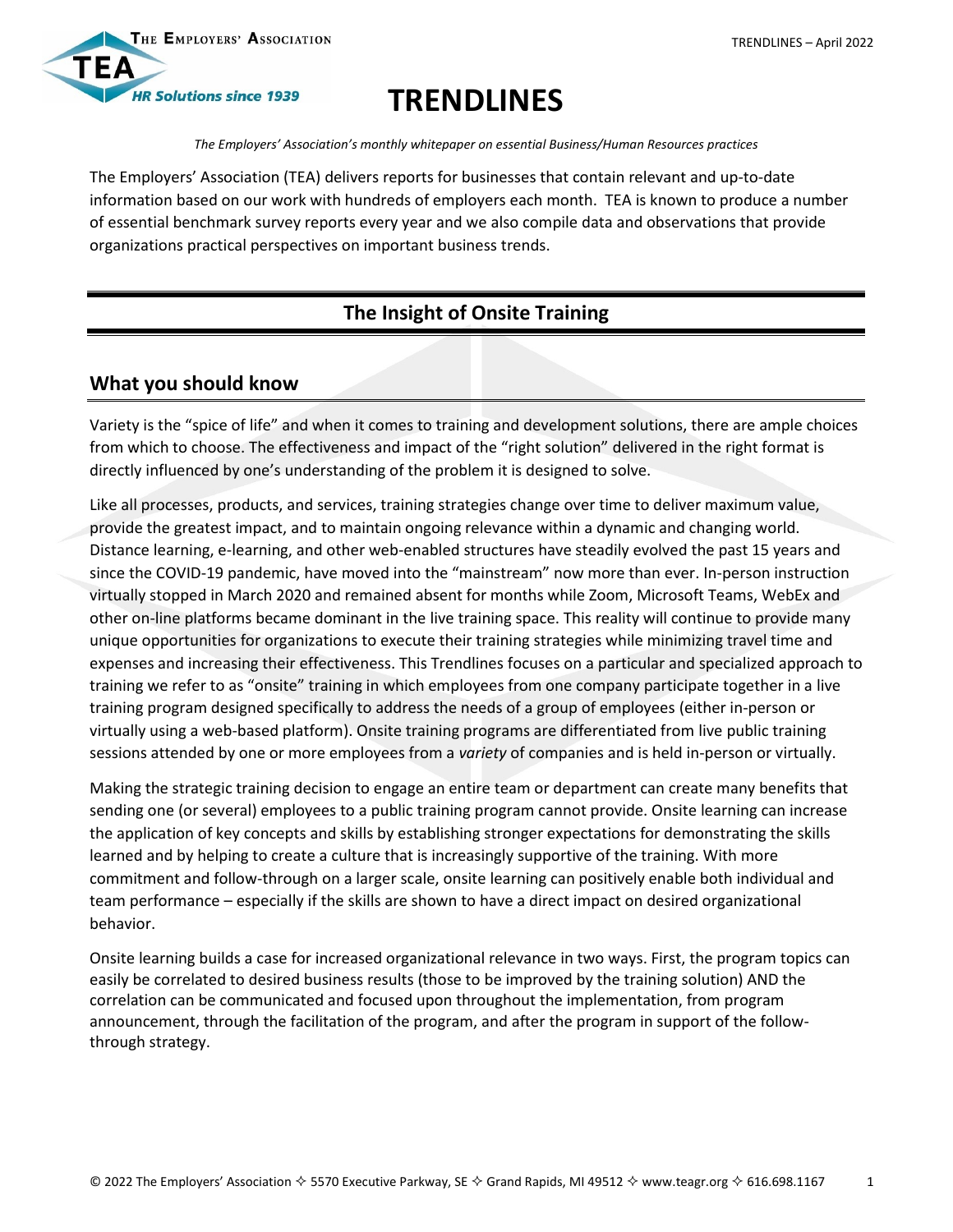#### **What we know**

Since COVID-19 has moderated, we have observed an increase in all training formats, including both in-person and virtual. The largest increase has been with in-person, onsite training. Our members tell us that the live, inperson contact of an onsite program creates energy, enhances interpersonal relationships, and provides fundamental instruction that changes mindsets and improves behavior.

Several organizational factors contribute to their overall success of on-site training including a focus on how the program is positioned, how well the program is designed, and the alignment of content with organizational goals. The most important factor is the intentionality of the support that is available for learners to encourage application of newly acquired knowledge and skill. At TEA, we refer to these factor types temporally as Before, During, and After. Each of these contain intentional elements that must be available to promote the acquisition and utilization of knowledge and skills throughout the entire learning and development cycle.

An employee's supervisor must play an active role in the development of staff. This role often includes helping the employee identify performance gaps than can be reduced or eliminated with training. Supervision also may simply reinforce the need to be aware of the training commitments made by the employee and reviewing or discussing them Before, During, and After the training has occurred. This awareness can provide many opportunities to coach, guide, and give helpful feedback to employees as they aspire to apply what they have learned.

Employee engagement with, and commitment to training concepts is much stronger when the reason for the training is clear to everyone, the learning objectives are perceived as relevant to the business, and when follow-up training support is provided consistently. We recognize that most adult learners place a high value on understanding the purpose and need for training. The "what's in it for me" criterion is a clear driver of their commitment to a training event. With clarity, adult learners choose to participate and commit the vulnerability it takes for them to learn new concepts. Without it, resistance to learning can set in, even before the training program occurs. TEA Engagement Survey Reports provide detailed information about an organization's strengths, weaknesses, and opportunities for improvement. Recently, we have noticed an increase in the number of onsite training commitments that have been based, in part, on the conclusions from our Engagement Surveys. Therefore, the business case for specific onsite training is stronger when based on reliable and accurate data.

#### **What it means**

One of the more compelling benefits of onsite training is the interpersonal connection and networking opportunities these programs provide. Learning new information and skills alongside peers within your workplace can provide rich opportunities to learn and practice in a business relevant context. Live onsite formats (both in-person and virtual) help learners build new, and better relationships throughout the learning experience by providing chances for trainees to become better acquainted and to practice skills with others they work alongside. This approach can also improve team functioning that cannot be achieved when one or two employees participate in an offsite, public workshop (where skills are learned but not as readily or easily applied).

Onsite training can deliver custom or personalized content to drive specific business-critical outcomes. This flexibility is an advantage to organizations that want more of their employees to demonstrate specific, culturevalued skills on a more consistent basis.

Onsite training can be less expensive and more convenient than responding to individual training needs by enrolling employees in public workshops. Most travel and expense costs have increased recently along with